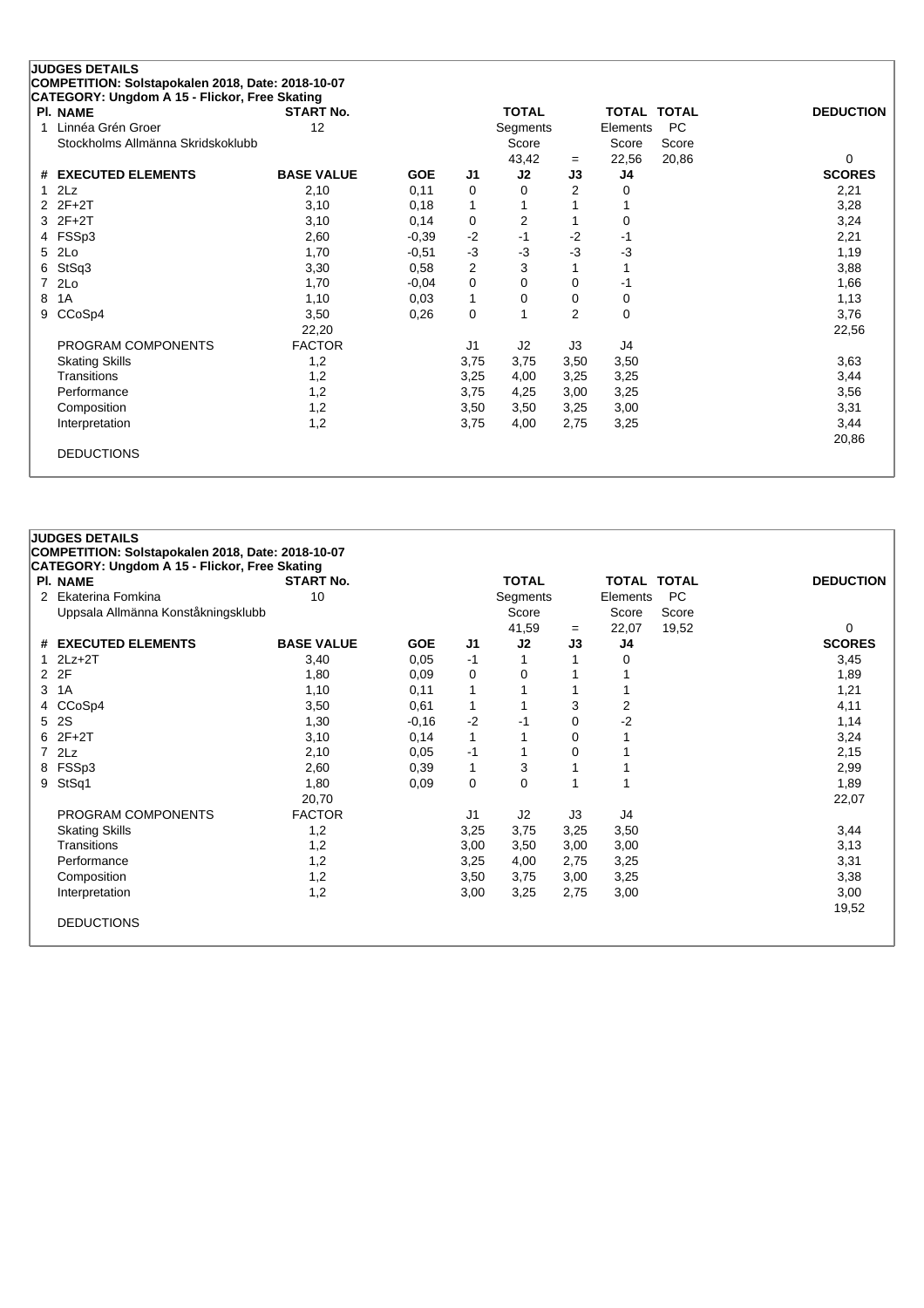|    | <b>JUDGES DETAILS</b>                             |                   |            |                |                |                |                    |           |                  |
|----|---------------------------------------------------|-------------------|------------|----------------|----------------|----------------|--------------------|-----------|------------------|
|    | COMPETITION: Solstapokalen 2018, Date: 2018-10-07 |                   |            |                |                |                |                    |           |                  |
|    | CATEGORY: Ungdom A 15 - Flickor, Free Skating     |                   |            |                |                |                |                    |           |                  |
|    | <b>PI. NAME</b>                                   | <b>START No.</b>  |            |                | <b>TOTAL</b>   |                | <b>TOTAL TOTAL</b> |           | <b>DEDUCTION</b> |
| 3  | Charlotta Persson                                 | 11                |            |                | Segments       |                | Elements           | <b>PC</b> |                  |
|    | Stockholms Konståkningsklubb                      |                   |            |                | Score          |                | Score              | Score     |                  |
|    |                                                   |                   |            |                | 40,26          | $=$            | 19,07              | 21,69     | 0,5              |
| #  | <b>EXECUTED ELEMENTS</b>                          | <b>BASE VALUE</b> | <b>GOE</b> | J1             | J2             | J3             | J4                 |           | <b>SCORES</b>    |
| 1. | 1A                                                | 1,10              | 0,22       | 2              | $\overline{2}$ | $\overline{2}$ | 2                  |           | 1,32             |
| 2  | $2Lz+2Lo$                                         | 3,80              | $-1,05$    | $-5$           | $-5$           | $-5$           | $-5$               |           | 2,75             |
| 3  | 2F                                                | 1,80              | 0,05       | 1              | 0              | $\Omega$       | 0                  |           | 1,85             |
| 4  | FSSp1                                             | 2,00              | 0,20       | 0              |                | 2              |                    |           | 2,20             |
| 5  | StSq1                                             | 1,80              | 0.09       | 0              | 0              | $\overline{2}$ | 0                  |           | 1,89             |
| 6  | 2Lz                                               | 2,10              | 0,32       | 3              |                |                |                    |           | 2,42             |
| 7  | 2Lo                                               | 1,70              | 0,04       | 0              | 0              | 0              |                    |           | 1,74             |
| 8  | $2F+1T$                                           | 2,20              | 0,00       | $-1$           | $\Omega$       |                | 0                  |           | 2,20             |
| 9  | CCoSp3                                            | 3,00              | $-0,30$    | $-1$           | $-1$           | $-1$           | -1                 |           | 2,70             |
|    |                                                   | 19,50             |            |                |                |                |                    |           | 19,07            |
|    | PROGRAM COMPONENTS                                | <b>FACTOR</b>     |            | J <sub>1</sub> | J2             | J3             | J4                 |           |                  |
|    | <b>Skating Skills</b>                             | 1,2               |            | 3,75           | 3,75           | 3,50           | 3,25               |           | 3,56             |
|    | Transitions                                       | 1,2               |            | 3,50           | 3,75           | 3,25           | 3,00               |           | 3,38             |
|    | Performance                                       | 1,2               |            | 4,00           | 4,25           | 3,50           | 3,75               |           | 3,88             |
|    | Composition                                       | 1,2               |            | 3,75           | 3,50           | 3,50           | 3,50               |           | 3,56             |
|    | Interpretation                                    | 1,2               |            | 4,00           | 4,25           | 3,25           | 3,25               |           | 3,69             |
|    |                                                   |                   |            |                |                |                |                    |           | 21,69            |
|    | <b>DEDUCTIONS</b>                                 |                   |            |                |                |                |                    |           |                  |
|    | Fall: 1                                           |                   |            |                |                |                |                    |           |                  |

|                | <b>JUDGES DETAILS</b><br>COMPETITION: Solstapokalen 2018, Date: 2018-10-07<br>CATEGORY: Ungdom A 15 - Flickor, Free Skating |                   |            |                |                |                |                    |           |                  |
|----------------|-----------------------------------------------------------------------------------------------------------------------------|-------------------|------------|----------------|----------------|----------------|--------------------|-----------|------------------|
|                | <b>PI. NAME</b>                                                                                                             | <b>START No.</b>  |            |                | <b>TOTAL</b>   |                | <b>TOTAL TOTAL</b> |           | <b>DEDUCTION</b> |
| $\overline{4}$ | Moa Hemström                                                                                                                | 13                |            |                | Segments       |                | Elements           | <b>PC</b> |                  |
|                | Stockholms Allmänna Skridskoklubb                                                                                           |                   |            |                | Score          |                | Score              | Score     |                  |
|                |                                                                                                                             |                   |            |                | 39,91          | $=$            | 20,04              | 19,87     | 0                |
| #              | <b>EXECUTED ELEMENTS</b>                                                                                                    | <b>BASE VALUE</b> | <b>GOE</b> | J1             | J2             | J3             | J4                 |           | <b>SCORES</b>    |
| $\mathbf{1}$   | 1Lz                                                                                                                         | 0,60              | $-0,26$    | $-5$           | $-4$           | $-4$           | -4                 |           | 0,34             |
| $\overline{2}$ | 2Lo                                                                                                                         | 1,70              | 0,09       | 2              | 0              | 0              | 0                  |           | 1,79             |
|                | $3$ $2F+2T$                                                                                                                 | 3,10              | 0,09       | 1              | $\Omega$       |                | 0                  |           | 3,19             |
| 4              | 1A                                                                                                                          | 1,10              | 0,03       | 0              | 1              | $\Omega$       | 0                  |           | 1,13             |
| 5              | FSSp3                                                                                                                       | 2,60              | $-0,13$    | $-2$           | $\overline{2}$ | -1             | -1                 |           | 2,47             |
| 6              | 2S                                                                                                                          | 1,30              | 0,13       | 3              |                | 0              | 0                  |           | 1,43             |
|                | $72F+2T$                                                                                                                    | 3,10              | 0,14       |                | 0              |                |                    |           | 3,24             |
| 8              | CCoSp4                                                                                                                      | 3,50              | 0,09       | 1              | $\Omega$       | $\overline{2}$ | -2                 |           | 3,59             |
| 9              | StSq2                                                                                                                       | 2,60              | 0,26       | 1              | $\overline{2}$ |                | $\mathbf 0$        |           | 2,86             |
|                |                                                                                                                             | 19,60             |            |                |                |                |                    |           | 20,04            |
|                | PROGRAM COMPONENTS                                                                                                          | <b>FACTOR</b>     |            | J <sub>1</sub> | J2             | J3             | J <sub>4</sub>     |           |                  |
|                | <b>Skating Skills</b>                                                                                                       | 1,2               |            | 3,75           | 3,50           | 3,50           | 3,25               |           | 3,50             |
|                | Transitions                                                                                                                 | 1,2               |            | 3,50           | 3,75           | 3,00           | 3,00               |           | 3,31             |
|                | Performance                                                                                                                 | 1,2               |            | 3,50           | 3,75           | 2,75           | 3,25               |           | 3,31             |
|                | Composition                                                                                                                 | 1,2               |            | 3,75           | 3,50           | 3,00           | 3,00               |           | 3,31             |
|                | Interpretation                                                                                                              | 1,2               |            | 3,50           | 3,75           | 2,50           | 2,75               |           | 3,13             |
|                |                                                                                                                             |                   |            |                |                |                |                    |           | 19,87            |
|                | <b>DEDUCTIONS</b>                                                                                                           |                   |            |                |                |                |                    |           |                  |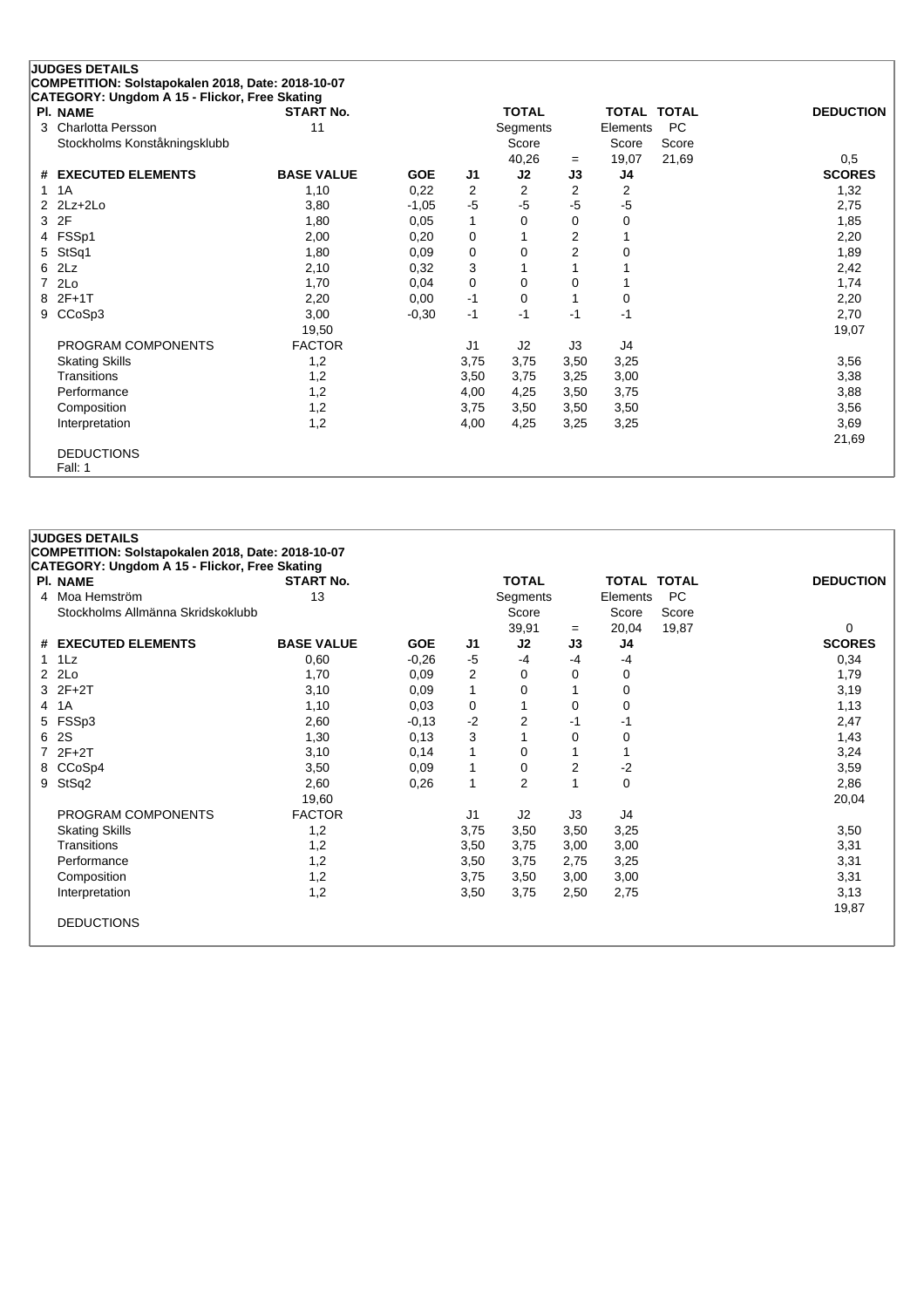|   | <b>JUDGES DETAILS</b>                             |         |                   |            |                |              |      |                    |       |                  |
|---|---------------------------------------------------|---------|-------------------|------------|----------------|--------------|------|--------------------|-------|------------------|
|   | COMPETITION: Solstapokalen 2018, Date: 2018-10-07 |         |                   |            |                |              |      |                    |       |                  |
|   | CATEGORY: Ungdom A 15 - Flickor, Free Skating     |         |                   |            |                |              |      |                    |       |                  |
|   | PI. NAME                                          |         | <b>START No.</b>  |            |                | <b>TOTAL</b> |      | <b>TOTAL TOTAL</b> |       | <b>DEDUCTION</b> |
| 5 | Nellie Killberg                                   |         | 8                 |            |                | Segments     |      | Elements           | PC    |                  |
|   | Stockholms Allmänna Skridskoklubb                 |         |                   |            |                | Score        |      | Score              | Score |                  |
|   |                                                   |         |                   |            |                | 38,22        | $=$  | 19,92              | 18,30 | 0                |
| # | <b>EXECUTED ELEMENTS</b>                          |         | <b>BASE VALUE</b> | <b>GOE</b> | J <sub>1</sub> | J2           | J3   | J4                 |       | <b>SCORES</b>    |
|   | 2Lz                                               |         | 2,10              | $-0.05$    | $-1$           | 2            |      | $-3$               |       | 2,05             |
| 2 | $2F+2T<$                                          | $\prec$ | 2,78              | $-0,45$    | -3             | $-2$         | $-2$ | $-3$               |       | 2,33             |
| 3 | 1A                                                |         | 1,10              | 0,08       | 0              |              |      |                    |       | 1,18             |
| 4 | FSSp2                                             |         | 2,30              | 0,06       | 0              | 0            |      | $\Omega$           |       | 2,36             |
| 5 | 2Lo                                               |         | 1,70              | 0,09       | 1              | 0            |      | 0                  |       | 1,79             |
| 6 | StSq2                                             |         | 2,60              | 0,33       | 1              | 2            | 2    | $\Omega$           |       | 2,93             |
|   | $2Lo+2T<$                                         | $\,<\,$ | 2,68              | $-0,47$    | $-3$           | $-2$         | $-3$ | $-3$               |       | 2,21             |
| 8 | 2F                                                |         | 1,80              | $-0.05$    | 0              | 0            | 0    | -1                 |       | 1,75             |
| 9 | CCoSp4                                            |         | 3,50              | $-0,18$    | 0              | $\Omega$     |      | $-3$               |       | 3,32             |
|   |                                                   |         | 20,56             |            |                |              |      |                    |       | 19,92            |
|   | PROGRAM COMPONENTS                                |         | <b>FACTOR</b>     |            | J <sub>1</sub> | J2           | J3   | J4                 |       |                  |
|   | <b>Skating Skills</b>                             |         | 1,2               |            | 3,00           | 3,25         | 3,25 | 3,25               |       | 3,19             |
|   | Transitions                                       |         | 1,2               |            | 2,75           | 3,50         | 2,75 | 3,00               |       | 3,00             |
|   | Performance                                       |         | 1,2               |            | 2,75           | 3,25         | 3,00 | 3,25               |       | 3,06             |
|   | Composition                                       |         | 1,2               |            | 3,00           | 3,00         | 2,75 | 3,00               |       | 2,94             |
|   | Interpretation                                    |         | 1,2               |            | 2,75           | 3,50         | 2,75 | 3,25               |       | 3,06             |
|   |                                                   |         |                   |            |                |              |      |                    |       | 18,30            |
|   | <b>DEDUCTIONS</b>                                 |         |                   |            |                |              |      |                    |       |                  |
|   |                                                   |         |                   |            |                |              |      |                    |       |                  |

|              | <b>JUDGES DETAILS</b>                                |         |                   |            |                |              |          |                    |           |                  |
|--------------|------------------------------------------------------|---------|-------------------|------------|----------------|--------------|----------|--------------------|-----------|------------------|
|              | COMPETITION: Solstapokalen 2018, Date: 2018-10-07    |         |                   |            |                |              |          |                    |           |                  |
|              | <b>CATEGORY: Ungdom A 15 - Flickor, Free Skating</b> |         |                   |            |                |              |          |                    |           |                  |
|              | PI. NAME                                             |         | <b>START No.</b>  |            |                | <b>TOTAL</b> |          | <b>TOTAL TOTAL</b> |           | <b>DEDUCTION</b> |
| 6.           | Märta Sundelin                                       |         | 9                 |            |                | Segments     |          | Elements           | <b>PC</b> |                  |
|              | Uppsala Allmänna Konståkningsklubb                   |         |                   |            |                | Score        |          | Score              | Score     |                  |
|              |                                                      |         |                   |            |                | 36,85        | $=$      | 17,76              | 19,59     | 0,5              |
|              | # EXECUTED ELEMENTS                                  |         | <b>BASE VALUE</b> | <b>GOE</b> | J1             | J2           | J3       | J4                 |           | <b>SCORES</b>    |
| $\mathbf{1}$ | 2F                                                   |         | 1,80              | 0,32       | 2              | 2            | 2        |                    |           | 2,12             |
|              | $2$ $2$ $Lo+2$ $Lo+2$                                |         | 3,40              | $-0.55$    | $-4$           | -3           | $-3$     | $-3$               |           | 2,85             |
|              | $3$ $2Lz$                                            |         | 2,10              | 0,05       | 0              | 0            |          | 0                  |           | 2,15             |
| 4            | 1A                                                   |         | 1,10              | 0,08       | 1              | 0            |          |                    |           | 1,18             |
| 5.           | CCoSp2                                               |         | 2,50              | 0,13       | $-1$           | 1            |          |                    |           | 2,63             |
| 6            | StSq2                                                |         | 2,60              | 0,33       | 0              | 2            | 2        |                    |           | 2,93             |
| 7            | 2F                                                   |         | 1,80              | $-0.54$    | $-3$           | $-3$         | $-3$     | $-3$               |           | 1,26             |
| 8            | 2Lz<                                                 | $\prec$ | 1,58              | $-0,79$    | $-5$           | $-5$         | $-5$     | $-5$               |           | 0,79             |
| 9            | FCSp1                                                |         | 1,90              | $-0,05$    | $-2$           | $\mathbf{1}$ | $\Omega$ | $\Omega$           |           | 1,85             |
|              |                                                      |         | 18,78             |            |                |              |          |                    |           | 17,76            |
|              | PROGRAM COMPONENTS                                   |         | <b>FACTOR</b>     |            | J <sub>1</sub> | J2           | J3       | J4                 |           |                  |
|              | <b>Skating Skills</b>                                |         | 1,2               |            | 3,25           | 3,75         | 3,50     | 3,25               |           | 3,44             |
|              | Transitions                                          |         | 1,2               |            | 3,00           | 3,25         | 3,25     | 3,00               |           | 3,13             |
|              | Performance                                          |         | 1,2               |            | 3,25           | 3,75         | 3,00     | 3,25               |           | 3,31             |
|              | Composition                                          |         | 1,2               |            | 3,00           | 3,50         | 3,00     | 3,50               |           | 3,25             |
|              | Interpretation                                       |         | 1,2               |            | 3,25           | 3,75         | 2,75     | 3,00               |           | 3,19             |
|              |                                                      |         |                   |            |                |              |          |                    |           | 19,59            |
|              | <b>DEDUCTIONS</b>                                    |         |                   |            |                |              |          |                    |           |                  |
|              | Fall: 1                                              |         |                   |            |                |              |          |                    |           |                  |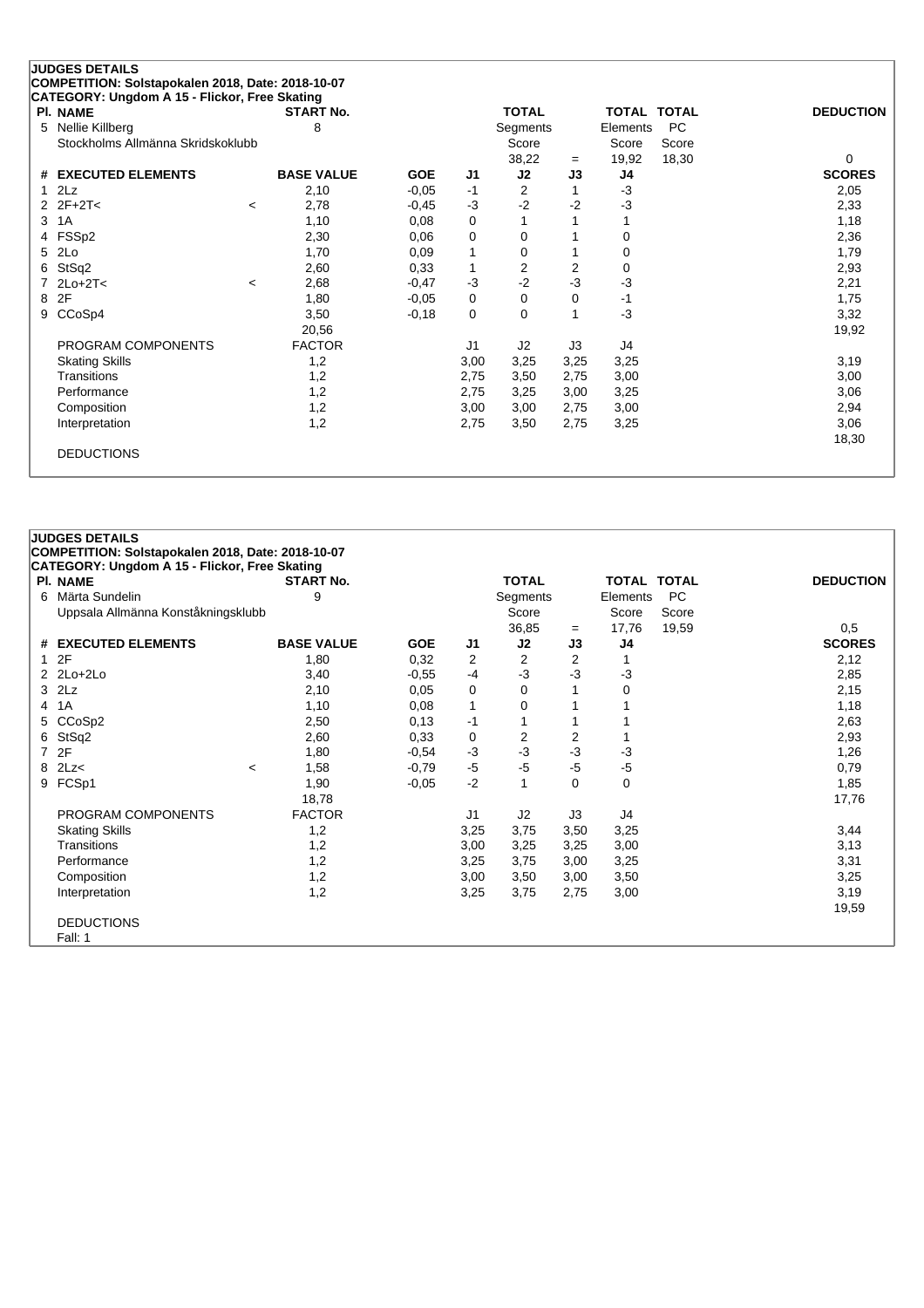| <b>JUDGES DETAILS</b>                                                                                            |                  |
|------------------------------------------------------------------------------------------------------------------|------------------|
| COMPETITION: Solstapokalen 2018, Date: 2018-10-07                                                                |                  |
| CATEGORY: Ungdom A 15 - Flickor, Free Skating                                                                    |                  |
| PI. NAME<br><b>START No.</b><br><b>TOTAL</b><br><b>TOTAL TOTAL</b>                                               | <b>DEDUCTION</b> |
| <b>Isabelle Wiklund</b><br><b>PC</b><br>Segments<br>Elements<br>7                                                |                  |
| Stockholms Allmänna Skridskoklubb<br>Score<br>Score<br>Score                                                     |                  |
| 18,17<br>18,67<br>36,84<br>$=$                                                                                   | 0                |
| <b>EXECUTED ELEMENTS</b><br><b>BASE VALUE</b><br>J2<br><b>GOE</b><br>J <sub>1</sub><br>J3<br>J <sub>4</sub><br># | <b>SCORES</b>    |
| $-0,13$<br>$2Lo+2T$<br>3,00<br>$-1$<br>$-1$<br>0<br>-1                                                           | 2,87             |
| 2Lz<br>$-3$<br>$-2$<br>$-3$<br>2,10<br>2<br>$-0,47$<br>$-1$                                                      | 1,63             |
| $-2$<br>$-2$<br>$-2$<br>$-2$<br>$2Lo+2T<$<br>3<br>2,68<br>$-0,34$<br>$\prec$                                     | 2,34             |
| 4 FSSp3<br>$-1$<br>$-0,07$<br>$-1$<br>0<br>2,60                                                                  | 2,53             |
| 2Lz<<br>$-3$<br>$-3$<br>5<br>1,58<br>$-0,55$<br>!><br>-4<br>$-4$                                                 | 1,03             |
| 2S<br>1,30<br>$-0,03$<br>0<br>$\Omega$<br>$-1$<br>0<br>6                                                         | 1,27             |
| 7<br>1A<br>1,10<br>0<br>0,00<br>0<br>0<br>0                                                                      | 1,10             |
| StSq3<br>3,30<br>0,25<br>$\mathbf{1}$<br>0<br>8                                                                  | 3,55             |
| $-3$<br>CCoSp1<br>$\mathbf 0$<br>2,00<br>$-0,15$<br>$\Omega$<br>$\Omega$<br>9                                    | 1,85             |
| 19,66                                                                                                            | 18,17            |
| <b>FACTOR</b><br>J <sub>1</sub><br>J2<br>J3<br>PROGRAM COMPONENTS<br>J4                                          |                  |
| 3,25<br>3,25<br><b>Skating Skills</b><br>1,2<br>3,50<br>2,75                                                     | 3,19             |
| Transitions<br>1,2<br>3,75<br>2,50<br>2,75<br>3,00                                                               | 3,00             |
| 3,25<br>Performance<br>1,2<br>3,25<br>3,75<br>3,00                                                               | 3,31             |
| 1,2<br>3,00<br>3,00<br>3,50<br>2,75<br>Composition                                                               | 3,06             |
| 1,2<br>3,00<br>2,25<br>2,75<br>Interpretation<br>4,00                                                            | 3,00             |
|                                                                                                                  | 18,67            |
| <b>DEDUCTIONS</b>                                                                                                |                  |
|                                                                                                                  |                  |

|                | <b>JUDGES DETAILS</b>                             |                   |            |                |                |      |                    |       |                  |
|----------------|---------------------------------------------------|-------------------|------------|----------------|----------------|------|--------------------|-------|------------------|
|                | COMPETITION: Solstapokalen 2018, Date: 2018-10-07 |                   |            |                |                |      |                    |       |                  |
|                | CATEGORY: Ungdom A 15 - Flickor, Free Skating     |                   |            |                |                |      |                    |       |                  |
|                | <b>PI. NAME</b>                                   | <b>START No.</b>  |            |                | <b>TOTAL</b>   |      | <b>TOTAL TOTAL</b> |       | <b>DEDUCTION</b> |
|                | 8 Frida Carzborn                                  |                   |            |                | Segments       |      | Elements           | PC    |                  |
|                | Osby Konståkningsklubb                            |                   |            |                | Score          |      | Score              | Score |                  |
|                |                                                   |                   |            |                | 36,28          | $=$  | 20,75              | 15,53 | 0                |
|                | # EXECUTED ELEMENTS                               | <b>BASE VALUE</b> | <b>GOE</b> | J <sub>1</sub> | J2             | J3   | J4                 |       | <b>SCORES</b>    |
|                | 12F                                               | 1,80              | 0,09       | 1              | 0              |      | 0                  |       | 1,89             |
|                | $2$ $2$ $Lz$                                      | 2,10              | 0,00       | 0              | 0              |      | -1                 |       | 2,10             |
|                | 3 2Lo+2T                                          | 3,00              | 0,09       | $\mathbf{1}$   | 0              | 0    |                    |       | 3,09             |
|                | 4 CCoSp4                                          | 3,50              | 0,44       | 1              | 1              | 2    |                    |       | 3,94             |
|                | 5 1F                                              | 0,50              | $-0.04$    | 0              | 0              | $-1$ | $-2$               |       | 0,46             |
|                | $6$ 2Lo+2T                                        | 3,00              | $-0,13$    | -1             | 0              | -1   | -1                 |       | 2,87             |
| $\overline{7}$ | 1A                                                | 1,10              | 0,00       | 0              | 0              | 0    | 0                  |       | 1,10             |
|                | 8 StSq2                                           | 2,60              | $-0,52$    | $-2$           | $-1$           | $-3$ | $-2$               |       | 2,08             |
|                | 9 FCSp3                                           | 2,80              | 0,42       | $\mathbf{1}$   | $\overline{2}$ |      | $\overline{c}$     |       | 3,22             |
|                |                                                   | 20,40             |            |                |                |      |                    |       | 20,75            |
|                | PROGRAM COMPONENTS                                | <b>FACTOR</b>     |            | J <sub>1</sub> | J2             | J3   | J4                 |       |                  |
|                | <b>Skating Skills</b>                             | 1,2               |            | 2,50           | 3,00           | 2,50 | 2,75               |       | 2,69             |
|                | Transitions                                       | 1,2               |            | 2,50           | 2,75           | 2,25 | 2,50               |       | 2,50             |
|                | Performance                                       | 1,2               |            | 2,75           | 3,25           | 2,25 | 2,75               |       | 2,75             |
|                | Composition                                       | 1,2               |            | 2,50           | 3,25           | 2,00 | 2,50               |       | 2,56             |
|                | Interpretation                                    | 1,2               |            | 2,50           | 3,00           | 1,75 | 2,50               |       | 2,44             |
|                |                                                   |                   |            |                |                |      |                    |       | 15,53            |
|                | <b>DEDUCTIONS</b>                                 |                   |            |                |                |      |                    |       |                  |
|                |                                                   |                   |            |                |                |      |                    |       |                  |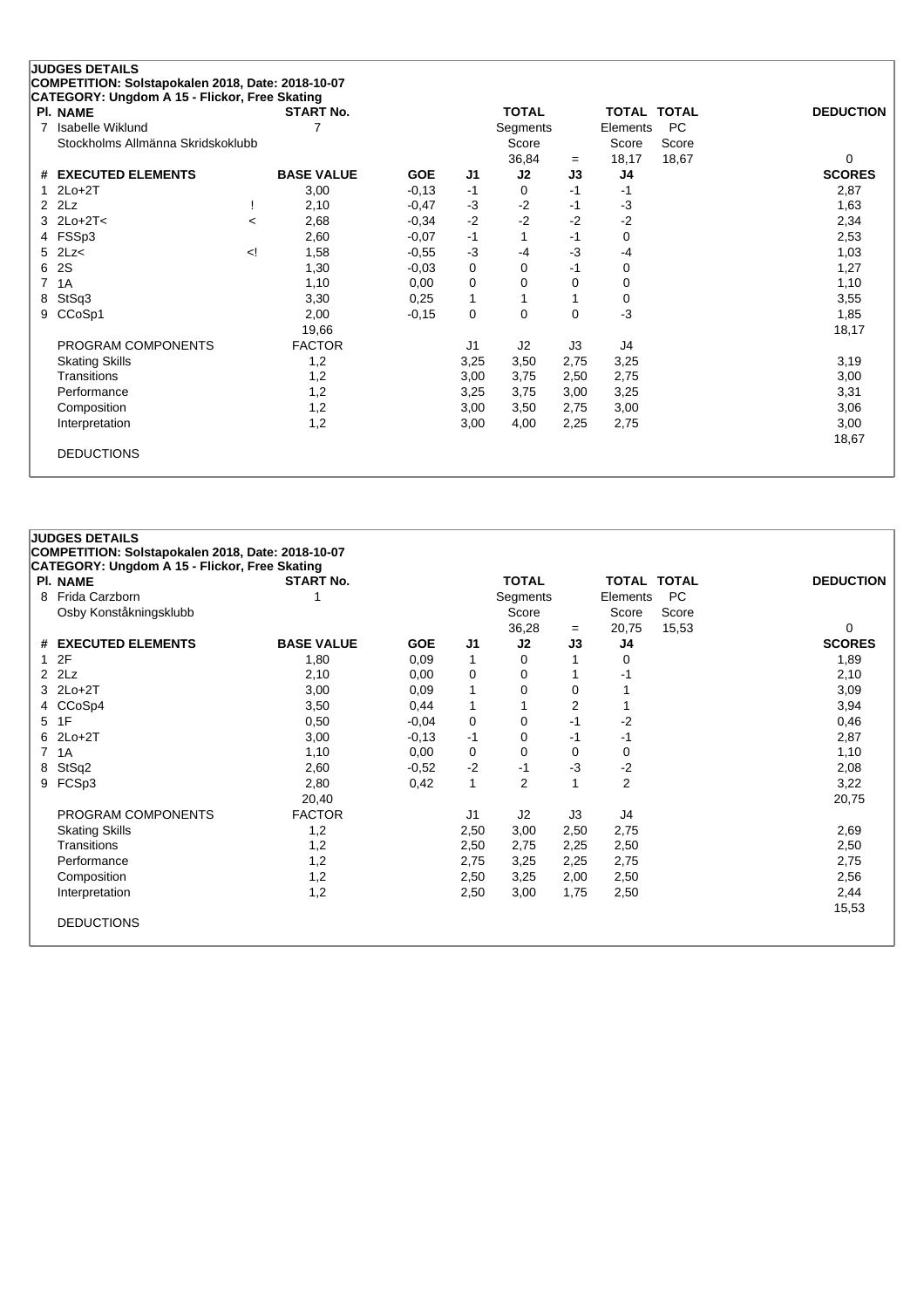|               | <b>JUDGES DETAILS</b>                             |         |                   |            |                |                |          |                    |       |                  |
|---------------|---------------------------------------------------|---------|-------------------|------------|----------------|----------------|----------|--------------------|-------|------------------|
|               | COMPETITION: Solstapokalen 2018, Date: 2018-10-07 |         |                   |            |                |                |          |                    |       |                  |
|               | CATEGORY: Ungdom A 15 - Flickor, Free Skating     |         |                   |            |                |                |          |                    |       |                  |
|               | PI. NAME                                          |         | <b>START No.</b>  |            |                | <b>TOTAL</b>   |          | <b>TOTAL TOTAL</b> |       | <b>DEDUCTION</b> |
| 9             | Alice Axberg                                      |         | 6                 |            |                | Segments       |          | Elements           | PC    |                  |
|               | Alta Idrottsförening                              |         |                   |            |                | Score          |          | Score              | Score |                  |
|               |                                                   |         |                   |            |                | 33,72          | $=$      | 16,48              | 17,24 | 0                |
|               | # EXECUTED ELEMENTS                               |         | <b>BASE VALUE</b> | <b>GOE</b> | J <sub>1</sub> | J2             | J3       | J4                 |       | <b>SCORES</b>    |
|               | $2F+2Lo$                                          |         | 3,50              | $-0,14$    | 0              | 0              | $-1$     | $-2$               |       | 3,36             |
| $\mathcal{P}$ | 2Lz                                               |         | 2,10              | $-0,21$    | $-1$           | $-2$           | $\Omega$ | -1                 |       | 1,89             |
| 3             | 1A                                                |         | 1,10              | 0,06       | 1              | 0              |          | 0                  |       | 1,16             |
| 4             | CCoSp2                                            |         | 2,50              | 0,31       | 1              | $\overline{2}$ |          |                    |       | 2,81             |
| 5             | 2S                                                |         | 1,30              | $-0.07$    | 0              | 0              | $-1$     | -1                 |       | 1,23             |
| 6             | 2F                                                |         | 1,80              | $-0,36$    | $-2$           | $-2$           | $-1$     | $-3$               |       | 1,44             |
|               | FCSpB                                             |         | 1,60              | 0,04       | 0              | 0              |          | 0                  |       | 1,64             |
| 8             | $2Lz<+1T$                                         | $\,<\,$ | 1,98              | $-0,51$    | $-4$           | $-3$           | $-3$     | $-3$               |       | 1,47             |
| 9             | StSq1                                             |         | 1,80              | $-0.32$    | $-2$           | $-2$           | $-1$     | $-2$               |       | 1,48             |
|               |                                                   |         | 17,68             |            |                |                |          |                    |       | 16,48            |
|               | PROGRAM COMPONENTS                                |         | <b>FACTOR</b>     |            | J <sub>1</sub> | J2             | J3       | J4                 |       |                  |
|               | <b>Skating Skills</b>                             |         | 1,2               |            | 3,00           | 3,25           | 2,75     | 3,00               |       | 3,00             |
|               | Transitions                                       |         | 1,2               |            | 2,75           | 3,00           | 2,75     | 2,75               |       | 2,81             |
|               | Performance                                       |         | 1,2               |            | 2,75           | 3,50           | 2,75     | 3,00               |       | 3,00             |
|               | Composition                                       |         | 1,2               |            | 2,75           | 3,25           | 2,50     | 2,50               |       | 2,75             |
|               | Interpretation                                    |         | 1,2               |            | 3,00           | 3,25           | 2,25     | 2,75               |       | 2,81             |
|               |                                                   |         |                   |            |                |                |          |                    |       | 17,24            |
|               | <b>DEDUCTIONS</b>                                 |         |                   |            |                |                |          |                    |       |                  |
|               |                                                   |         |                   |            |                |                |          |                    |       |                  |

|   | <b>JUDGES DETAILS</b>                             |         |                   |            |                |                 |      |                    |       |                  |  |
|---|---------------------------------------------------|---------|-------------------|------------|----------------|-----------------|------|--------------------|-------|------------------|--|
|   | COMPETITION: Solstapokalen 2018, Date: 2018-10-07 |         |                   |            |                |                 |      |                    |       |                  |  |
|   | CATEGORY: Ungdom A 15 - Flickor, Free Skating     |         |                   |            |                |                 |      |                    |       |                  |  |
|   | <b>PI. NAME</b>                                   |         | <b>START No.</b>  |            |                | <b>TOTAL</b>    |      | <b>TOTAL TOTAL</b> |       | <b>DEDUCTION</b> |  |
|   | 10 Felicia Bruggeman                              |         | 2                 |            |                | <b>Segments</b> |      | Elements           | PC    |                  |  |
|   | IFK Västerås Konståkningsklubb                    |         |                   |            |                | Score           |      | Score              | Score |                  |  |
|   |                                                   |         |                   |            |                | 32,72           | $=$  | 16,54              | 16,18 | 0                |  |
|   | # EXECUTED ELEMENTS                               |         | <b>BASE VALUE</b> | <b>GOE</b> | J1             | J2              | J3   | J4                 |       | <b>SCORES</b>    |  |
|   | $1.1A+2Lo$                                        |         | 2,80              | 0,17       | 1              | 1               |      |                    |       | 2,97             |  |
|   | $2$ $2$ $Lz$ <                                    | $\,<\,$ | 1,58              | $-0.36$    | $-2$           | $-2$            | $-2$ | $-3$               |       | 1,22             |  |
|   | 3 2S+2Lo                                          |         | 3,00              | 0.09       | $\mathbf{1}$   | 0               | 1    | 0                  |       | 3,09             |  |
|   | 4 CCoSp1V                                         | V       | 1,50              | $-0,38$    | $-2$           | $-2$            | $-3$ | $-3$               |       | 1,12             |  |
|   | 5 StSq1                                           |         | 1,80              | $-0,18$    | $-1$           | $-1$            | $-1$ | $-1$               |       | 1,62             |  |
|   | 6 2F                                              |         | 1,80              | $-0,50$    | $-3$           | $-3$            | $-2$ | $-3$               |       | 1,30             |  |
|   | 7 2F                                              |         | 1,80              | $-0,09$    | 0              | 0               | 0    | $-2$               |       | 1,71             |  |
| 8 | 2S                                                |         | 1,30              | 0,03       | $\mathbf{1}$   | 0               | 0    | 0                  |       | 1,33             |  |
|   | 9 FSSp2                                           |         | 2,30              | $-0,12$    | 0              | 0               | $-1$ | $-1$               |       | 2,18             |  |
|   |                                                   |         | 17,88             |            |                |                 |      |                    |       | 16,54            |  |
|   | PROGRAM COMPONENTS                                |         | <b>FACTOR</b>     |            | J <sub>1</sub> | J2              | J3   | J4                 |       |                  |  |
|   | <b>Skating Skills</b>                             |         | 1,2               |            | 2,50           | 3,25            | 2,50 | 2,75               |       | 2,75             |  |
|   | Transitions                                       |         | 1,2               |            | 2,75           | 3,00            | 2,25 | 2,25               |       | 2,56             |  |
|   | Performance                                       |         | 1,2               |            | 2,75           | 3,25            | 2,50 | 2,75               |       | 2,81             |  |
|   | Composition                                       |         | 1,2               |            | 2,75           | 3,50            | 2,50 | 2,50               |       | 2,81             |  |
|   | Interpretation                                    |         | 1,2               |            | 2,50           | 3,00            | 2,00 | 2,75               |       | 2,56             |  |
|   |                                                   |         |                   |            |                |                 |      |                    |       | 16,18            |  |
|   | <b>DEDUCTIONS</b>                                 |         |                   |            |                |                 |      |                    |       |                  |  |
|   |                                                   |         |                   |            |                |                 |      |                    |       |                  |  |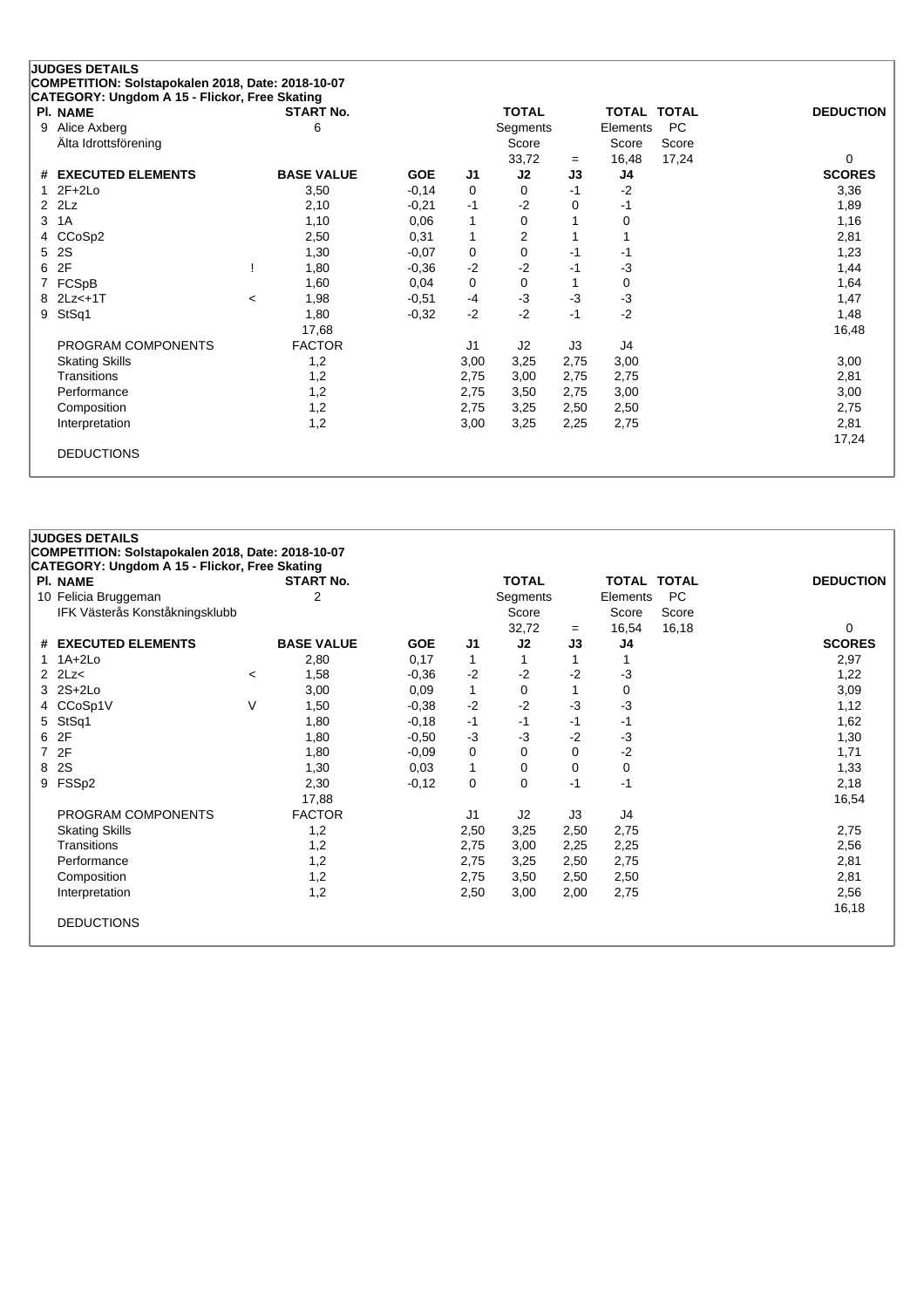|   | <b>JUDGES DETAILS</b>                             |   |                   |            |                          |                          |                          |                    |           |                  |
|---|---------------------------------------------------|---|-------------------|------------|--------------------------|--------------------------|--------------------------|--------------------|-----------|------------------|
|   | COMPETITION: Solstapokalen 2018, Date: 2018-10-07 |   |                   |            |                          |                          |                          |                    |           |                  |
|   | CATEGORY: Ungdom A 15 - Flickor, Free Skating     |   |                   |            |                          |                          |                          |                    |           |                  |
|   | <b>PI. NAME</b>                                   |   | <b>START No.</b>  |            |                          | <b>TOTAL</b>             |                          | <b>TOTAL TOTAL</b> |           | <b>DEDUCTION</b> |
|   | 11 Amanda Olsson                                  |   | 4                 |            |                          | Segments                 |                          | Elements           | <b>PC</b> |                  |
|   | Norrköpings Konståkningsklubb                     |   |                   |            |                          | Score                    |                          | Score              | Score     |                  |
|   |                                                   |   |                   |            |                          | 29,81                    | $=$                      | 12,71              | 17,10     | 0                |
| # | <b>EXECUTED ELEMENTS</b>                          |   | <b>BASE VALUE</b> | <b>GOE</b> | J1                       | J2                       | J3                       | J4                 |           | <b>SCORES</b>    |
| 1 | 1A                                                |   | 1,10              | 0,06       | 0                        | 0                        |                          |                    |           | 1,16             |
| 2 | 2F                                                |   | 1,80              | $-0.54$    | $-3$                     | $-3$                     | $-3$                     | $-3$               |           | 1,26             |
| 3 | 2Lo                                               |   | 1,70              | $-0,30$    | $-2$                     | $-2$                     | $-1$                     | $-2$               |           | 1,40             |
| 4 | 2Lz                                               |   | 2,10              | $-0.05$    | 0                        | 0                        | 0                        | -1                 |           | 2,05             |
| 5 | <b>FSSp</b>                                       |   | 0,00              | 0,00       | $\overline{\phantom{a}}$ | $\overline{\phantom{m}}$ | $\overline{\phantom{a}}$ | $\sim$             |           | 0,00             |
|   | $2F+1T$                                           |   | 2,20              | $-0,32$    | $-2$                     | $-1$                     | $-2$                     | $-2$               |           | 1,88             |
|   | $2S+1T$                                           |   | 1,70              | $-0,13$    | $-1$                     | $-1$                     | $-1$                     | $-1$               |           | 1,57             |
| 8 | CCoSp2V                                           | V | 1,88              | $-0,29$    | $-2$                     | 0                        | $-2$                     | $-2$               |           | 1,59             |
| 9 | StSq1                                             |   | 1,80              | 0,00       | 0                        | $\Omega$                 | $\Omega$                 | 0                  |           | 1,80             |
|   |                                                   |   | 14,28             |            |                          |                          |                          |                    |           | 12,71            |
|   | PROGRAM COMPONENTS                                |   | <b>FACTOR</b>     |            | J <sub>1</sub>           | J2                       | J3                       | J4                 |           |                  |
|   | <b>Skating Skills</b>                             |   | 1,2               |            | 3,00                     | 3,25                     | 2,75                     | 3,00               |           | 3,00             |
|   | Transitions                                       |   | 1,2               |            | 2,75                     | 3,50                     | 2,50                     | 2,75               |           | 2,88             |
|   | Performance                                       |   | 1,2               |            | 2,50                     | 3,00                     | 2,75                     | 3,00               |           | 2,81             |
|   | Composition                                       |   | 1,2               |            | 2,75                     | 3,50                     | 2,50                     | 2,50               |           | 2,81             |
|   | Interpretation                                    |   | 1,2               |            | 2,75                     | 3,25                     | 2,25                     | 2,75               |           | 2,75             |
|   |                                                   |   |                   |            |                          |                          |                          |                    |           | 17,10            |
|   | <b>DEDUCTIONS</b>                                 |   |                   |            |                          |                          |                          |                    |           |                  |
|   |                                                   |   |                   |            |                          |                          |                          |                    |           |                  |

| COMPETITION: Solstapokalen 2018, Date: 2018-10-07<br>CATEGORY: Ungdom A 15 - Flickor, Free Skating<br>PI. NAME<br><b>START No.</b><br><b>TOTAL</b><br><b>TOTAL TOTAL</b><br>5<br><b>PC</b><br>12 Smilla Frangi<br>Segments<br>Elements | <b>DEDUCTION</b><br>0,5 |
|----------------------------------------------------------------------------------------------------------------------------------------------------------------------------------------------------------------------------------------|-------------------------|
|                                                                                                                                                                                                                                        |                         |
|                                                                                                                                                                                                                                        |                         |
|                                                                                                                                                                                                                                        |                         |
| Score<br>Strands Idrottsförening<br>Score<br>Score                                                                                                                                                                                     |                         |
| 29,43<br>14,77<br>15,16<br>$=$                                                                                                                                                                                                         |                         |
| # EXECUTED ELEMENTS<br><b>BASE VALUE</b><br><b>GOE</b><br>J2<br>J3<br>J4<br>J1                                                                                                                                                         | <b>SCORES</b>           |
| $-3$<br>1 FSSp3<br>$-2$<br>$-2$<br>2,60<br>$-0,59$<br>$-2$                                                                                                                                                                             | 2,01                    |
| $-5$<br>$-5$<br>$2$ $2Lo$<br>$-5$<br>$-5$<br>1,70<br>$-0.85$                                                                                                                                                                           | 0,85                    |
| $-3$<br>$3$ $2F<$<br>$-3$<br>$-2$<br>-3<br>1,35<br>$-0,38$<br>$\,<\,$                                                                                                                                                                  | 0,97                    |
| 4 2S+2T<br>0<br>0<br>0<br>2,60<br>0,00<br>$\Omega$                                                                                                                                                                                     | 2,60                    |
| 5 1A<br>$\mathbf 0$<br>$\mathbf{1}$<br>$-1$<br>1,10<br>0,00<br>0                                                                                                                                                                       | 1,10                    |
| 6 StSq1<br>$-2$<br>$-2$<br>1,80<br>$-0,27$<br>$-1$<br>$-1$                                                                                                                                                                             | 1,53                    |
| $-3$<br>7 2F<br>1,80<br>$-1$<br>$-1$<br>$-0,27$<br>$-1$                                                                                                                                                                                | 1,53                    |
| 8 2Lo+2T<br>$-0,09$<br>0<br>0<br>$-1$<br>3,00<br>-1                                                                                                                                                                                    | 2,91                    |
| $-2$<br>9 CCoSp2V<br>$\vee$<br>$-3$<br>1,88<br>$-0.61$<br>$-4$<br>-4                                                                                                                                                                   | 1,27                    |
| 17,83                                                                                                                                                                                                                                  | 14,77                   |
| <b>FACTOR</b><br>PROGRAM COMPONENTS<br>J <sub>1</sub><br>J2<br>J3<br>J4                                                                                                                                                                |                         |
| <b>Skating Skills</b><br>1,2<br>2,50<br>2,50<br>2,75<br>2,50                                                                                                                                                                           | 2,56                    |
| 1,2<br>Transitions<br>2,25<br>2,00<br>2,75<br>2,50                                                                                                                                                                                     | 2,38                    |
| Performance<br>1,2<br>2,25<br>2,75<br>3,00<br>2,25                                                                                                                                                                                     | 2,56                    |
| Composition<br>1,2<br>2,25<br>3,00<br>3,00<br>2,25                                                                                                                                                                                     | 2,63                    |
| 1,2<br>2,50<br>3,00<br>2,50<br>Interpretation<br>2,00                                                                                                                                                                                  | 2,50                    |
|                                                                                                                                                                                                                                        | 15,16                   |
| <b>DEDUCTIONS</b>                                                                                                                                                                                                                      |                         |
| Fall: 1                                                                                                                                                                                                                                |                         |